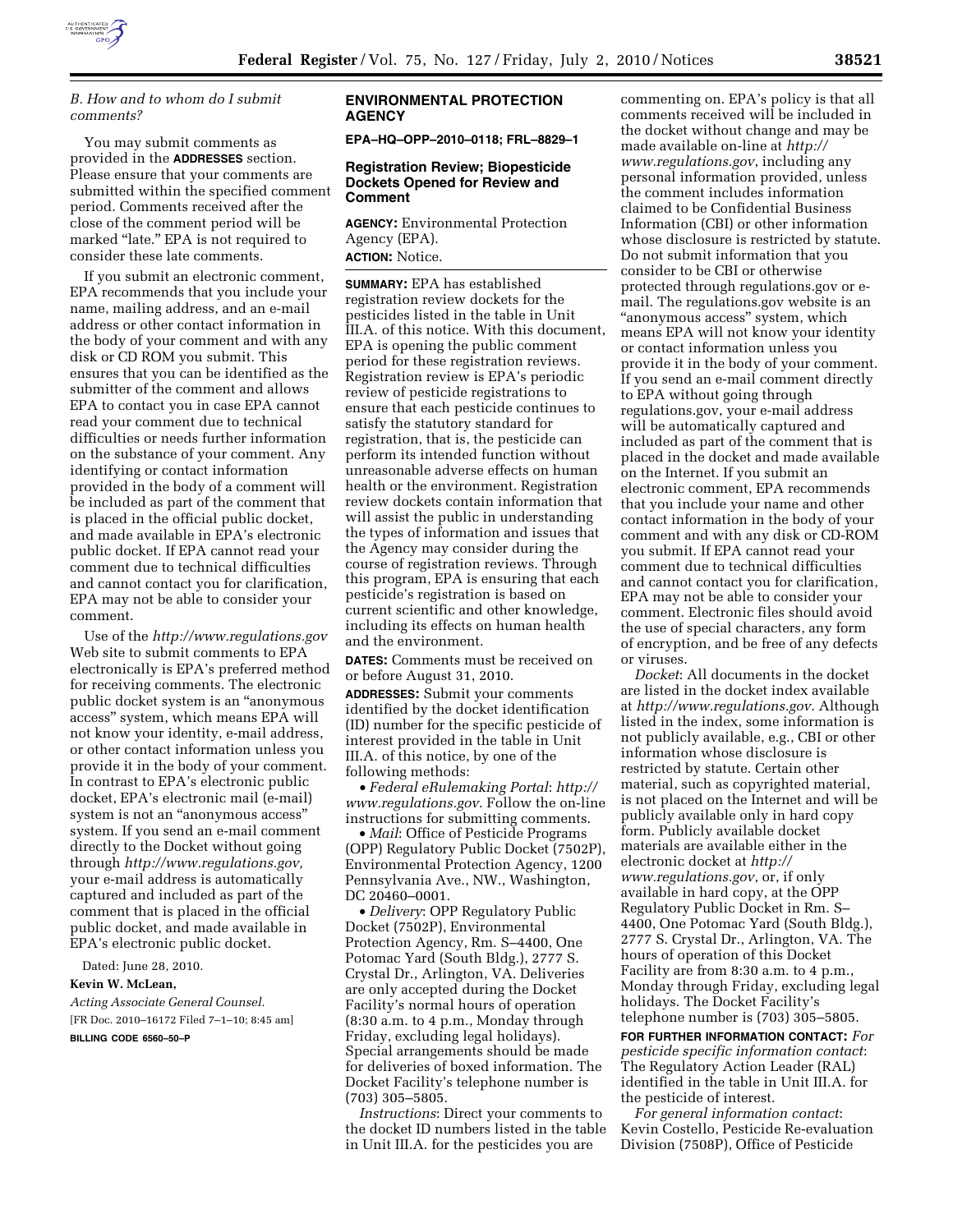Programs, Environmental Protection Agency, 1200 Pennsylvania Ave., NW., Washington, DC 20460–0001; telephone number: (703) 305–5026; fax number: (703) 308–8090; e-mail address: *costello.kevin @epa.gov*.

# **SUPPLEMENTARY INFORMATION:**

#### **I. General Information**

#### *A. Does this Action Apply to Me?*

This action is directed to the public in general, and may be of interest to a wide range of stakeholders including environmental, human health, farmworker, and agricultural advocates; the chemical industry; pesticide users; and members of the public interested in the sale, distribution, or use of pesticides. Since others also may be interested, the Agency has not attempted to describe all the specific entities that may be affected by this action. If you have any questions regarding the applicability of this action to a particular entity, consult the person listed under **FOR FURTHER INFORMATION CONTACT**.

#### *B. What Should I Consider as I Prepare My Comments for EPA?*

1. *Submitting CBI*. Do not submit this information to EPA through regulations.gov or e-mail. Clearly mark the part or all of the information that you claim to be CBI. For CBI information in a disk or CD-ROM that you mail to EPA, mark the outside of the disk or CD-ROM as CBI and then identify electronically within the disk or CD-ROM the specific information that is claimed as CBI. In addition to one complete version of the comment that includes information claimed as CBI, a copy of the comment that does not contain the information claimed as CBI must be submitted for inclusion in the public docket. Information so marked will not be disclosed except in

accordance with procedures set forth in 40 CFR part 2.

2. *Tips for preparing your comments*. When submitting comments, remember to:

i. Identify the document by docket ID number and other identifying information (subject heading, **Federal Register** date and page number).

ii. Follow directions. The Agency may ask you to respond to specific questions or organize comments by referencing a Code of Federal Regulations (CFR) part or section number.

iii. Explain why you agree or disagree; suggest alternatives and substitute language for your requested changes.

iv. Describe any assumptions and provide any technical information and/ or data that you used.

v. If you estimate potential costs or burdens, explain how you arrived at your estimate in sufficient detail to allow for it to be reproduced.

vi. Provide specific examples to illustrate your concerns and suggest alternatives.

vii. Explain your views as clearly as possible, avoiding the use of profanity or personal threats.

viii. Make sure to submit your comments by the comment period deadline identified.

3. *Environmental justice*. EPA seeks to achieve environmental justice, the fair treatment and meaningful involvement of any group, including minority and/or low income populations, in the development, implementation, and enforcement of environmental laws, regulations, and policies. To help address potential environmental justice issues, the Agency seeks information on any groups or segments of the population who, as a result of their location, cultural practices, or other factors, may have atypical or disproportionately high and adverse human health impacts or environmental effects from exposure to the pesticides discussed in this document, compared to the general population.

### **II. Authority**

EPA is initiating its reviews of the pesticides identified in this document pursuant to section 3(g) of the Federal Insecticide, Fungicide, and Rodenticide Act (FIFRA) and the Procedural Regulations for Registration Review at 40 CFR part 155, subpart C. Section 3(g) of FIFRA provides, among other things, that the registrations of pesticides are to be reviewed every 15 years. Under FIFRA, a pesticide product may be registered or remain registered only if it meets the statutory standard for registration given in FIFRA section 3(c)(5). When used in accordance with widespread and commonly recognized practice, the pesticide product must perform its intended function without unreasonable adverse effects on the environment; that is, without any unreasonable risk to man or the environment, or a human dietary risk from residues that result from the use of a pesticide in or on food.

#### **III. Registration Reviews**

#### *A. What Action is the Agency Taking?*

As directed by FIFRA section 3(g), EPA is reviewing the pesticide registrations identified in the table in this unit to assure that they continue to satisfy the FIFRA standard for registration—that is, they can still be used without unreasonable adverse effects on human health or the environment. A pesticide's registration review begins when the Agency establishes a docket for the pesticide's registration review case and opens the docket for public review and comment. At present, EPA is opening registration review dockets for the cases identified in the following table.

### TABLE–REGISTRATION REVIEW DOCKETS OPENING

| Registration Review Case Name and Number | Docket ID Number     | Registration Action Leader, Telephone Num-<br>ber, E-mail Address      |
|------------------------------------------|----------------------|------------------------------------------------------------------------|
| Gliocladium species, (6020)              | EPA-HQ-OPP-2010-0439 | Kathleen Martin, (703)<br>308–2857,<br>mar-<br>tin.kathleen@epa.gov    |
| Pelargonic acid, salts and esters (6077) | EPA-HQ-OPP-2010-0424 | (703)<br>305-6928.<br>Bryceland,<br>Andrew<br>bryceland.andrew@epa.gov |

### *B. Docket Content*

1. *Review dockets*. The registration review dockets contain information that the Agency may consider in the course of the registration review. The Agency may include information from its files

including, but not limited to, the following information:

• An overview of the registration review case status.

• A list of current product registrations and registrants.

• **Federal Register** notices regarding any pending registration actions.

• **Federal Register** notices regarding current or pending tolerances.

• Risk assessments.